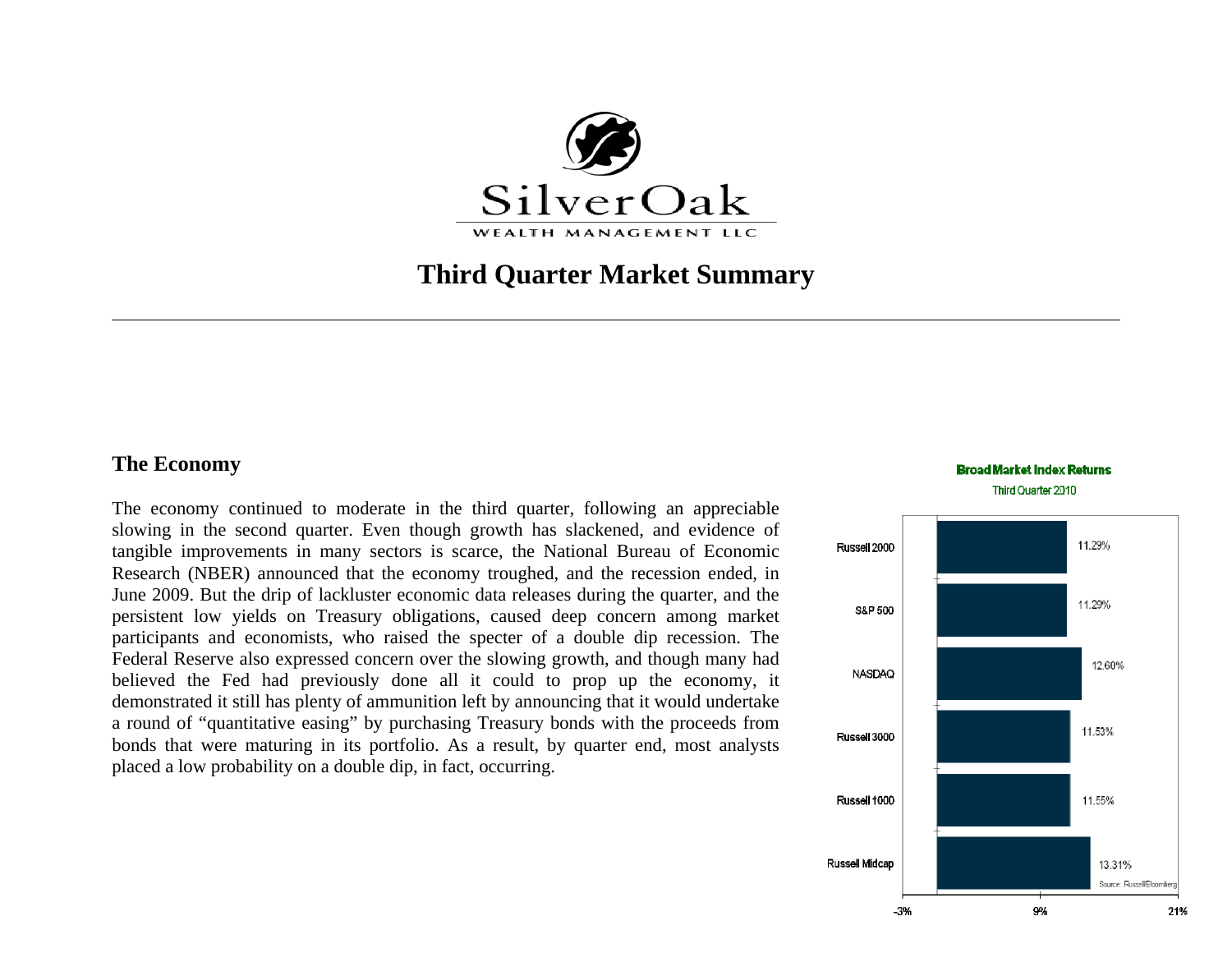A scenario similar to what occurred domestically also took root in Europe. A general calm emerged after the scare of the initial sovereign debt crisis earlier in the year that involved the so-called "PIIGS" countries (Portugal, Italy, Ireland, Greece and Spain)

once the European Central Bank boldly vowed to avert a currency collapse. However, as developed markets economies continued to struggle, new sovereign debt fears emerged during the third quarter, with Ireland this time the primary country at issue. Policymakers in developed countries are bracing themselves for a long period of slow growth, which is likely to be made worse by measures of fiscal austerity that are being implemented.

Picking up at least some of the slack, and accounting for perhaps whatever growth is occurring globally, are the emerging markets economies, which are growing robustly. Their spending on improving infrastructure and capital goods is helping offset the lower demand of the developed economies. China, in particular, has continued to experience rapid growth, even if not at the pace it had been several quarters ago. China has a growing presence worldwide, establishing itself as a primary trading partner with many Asian, Latin American and industrialized economies. One danger of the rapid growth of the emerging economies, particularly those in Latin America, is the potential for overheating – exceeding their long-term equilibrium growth rate.

The upcoming midterm elections also seemed to have an impact on the

economy in the third quarter. Both consumers and businesses preferred to not make significant spending commitments until greater clarity is gained on the outcome of the elections, and specifically on tax policy that might result. The tax cuts instituted by President Bush are due to expire at the end of the year, and President Obama and the Democrat congressional leadership have expressed their desire to extend them only for low and middle income earners. But with a sputtering recovery, many economists

are warning the president not to allow the tax cuts to expire for any earner. The outcome of the midterm elections is likely to have some impact on the confidence of consumers and businesses.

#### U.S. Equity Market Returns by Major Sector (Securities in S&P 500, 3rd Quarter 2010)

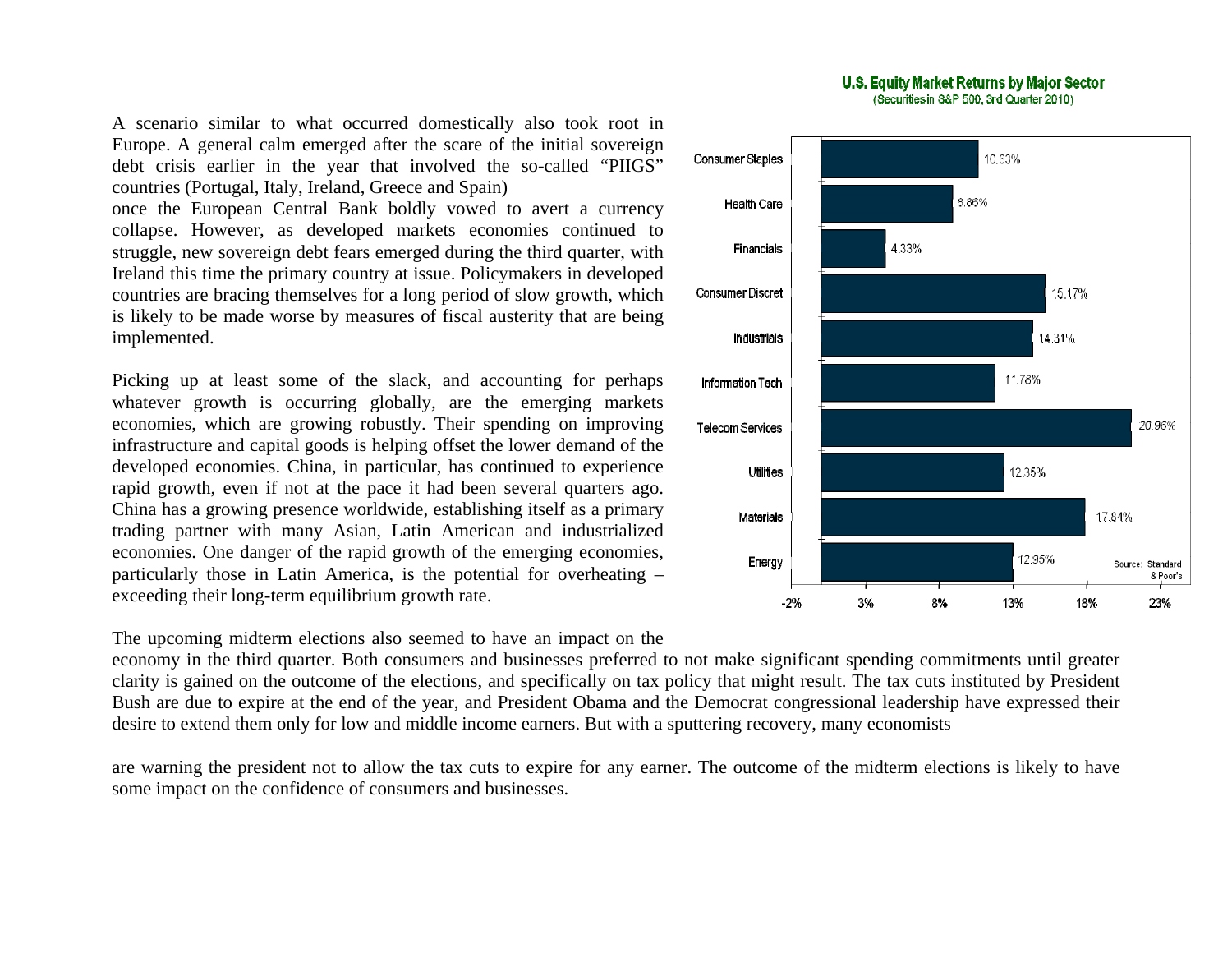# **Highlights**

# GDP

The Bureau of Economic Analysis released the third estimate of second quarter 2010 GDP, an upward-revised 1.7%. The previous estimate had been 1.6%. Although the second quarter figure was a sharp slowdown from the previous three quarters, it marked the fourth consecutive quarter of positive growth. As mentioned previously, the NBER announced that the recession ended in the second quarter of 2009. The economy continues to grow, but at a rate too slow to cause a significant improvement in the unemployment rate. There are a number of reasons for the continued sluggish growth, including the fading effects of the stimulus programs; business reluctance to hire; consumer hesitancy to spend due to the tight labor market and weak housing market; and the growing fiscal austerity of state and local governments. Many analysts believe that growth will remain slow into 2011.

### HOUSING

The housing market showed little sign of improvement in the third quarter. Existing home sales plummeted in July by almost 27% before rebounding a bit in August, the latest data available. Potential homebuyers remain reluctant to venture back into the market due to a lack of confidence and a poor outlook for employment. Tight credit also seems to be overwhelming the increased affordability in the market. Many analysts attribute the continued lackluster housing market to the expiration of the home-buyer tax credit and a downgrade in the employment outlook. Housing is likely to remain weak until well into 2011, when the employment picture brightens and mortgage rates are still low.

### EMPLOYMENT

The employment situation deteriorated somewhat in the third quarter after experiencing a slight improvement in the second quarter. While the August data was better than expected, with the private sector adding 67,000 jobs, most economists believe that growing employment at less than 100,000 per month is much too weak to improve the unemployment rate, as millions lost jobs during the recession. The unemployment rate declined slightly to 9.6% in August, but is expected to rise back above 10% before meaningful and lasting improvement occurs. Because businesses have cut so deeply and will need to hire in order to grow, more permanent employment gains are likely to come once the economy begins to pick up steam. Even so, analysts believe that it will be 2013 before the labor market returns to its pre-recession level.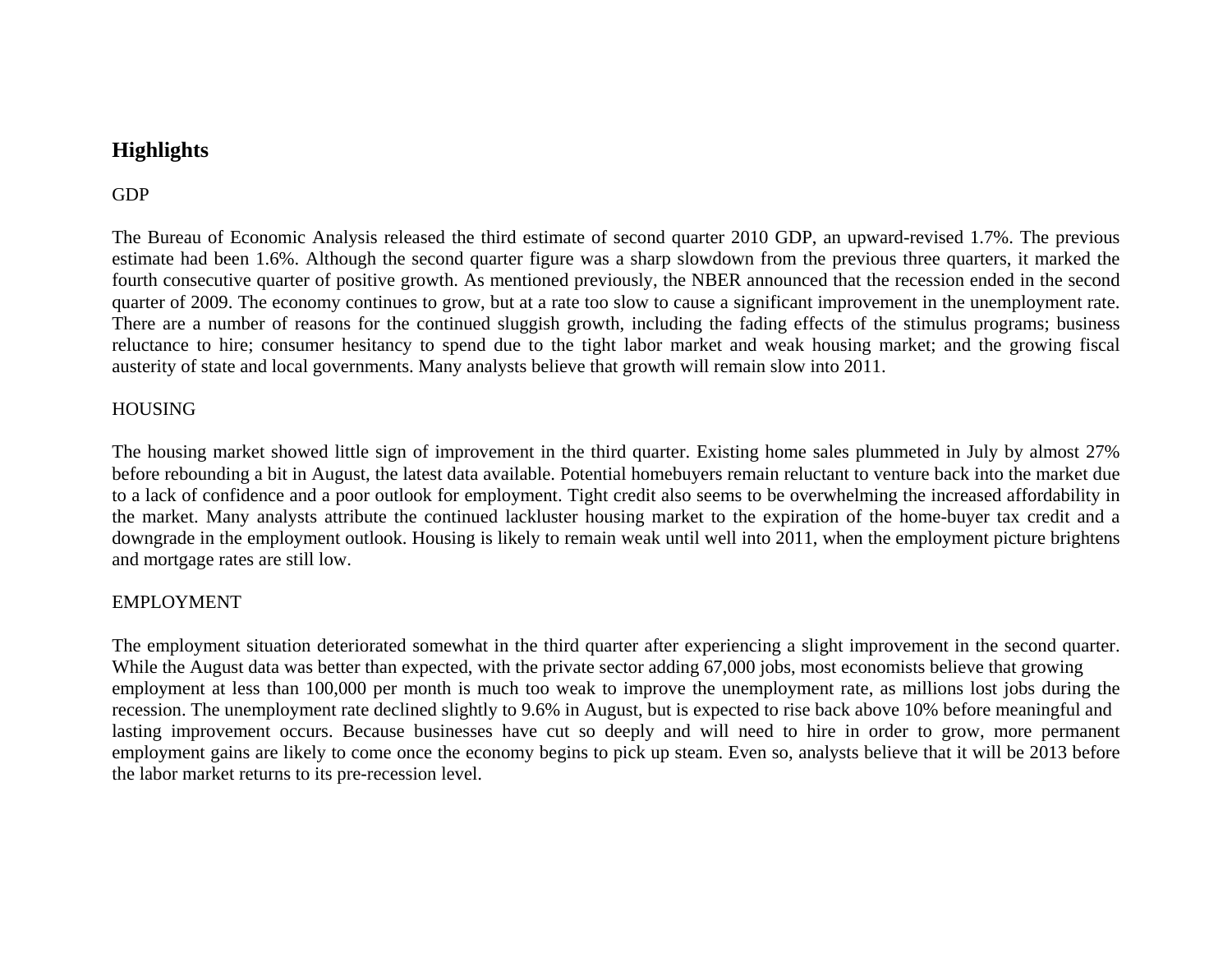#### FED POLICY

The Federal Open Market Committee (FOMC) left its interest rate policy unchanged after both of its meetings in the third quarter. The FOMC announced that its fed funds target would remain in the 0% to 0.25% range. As after the last several meetings, the FOMC included language in its statement that this extremely low target would remain in effect "for an extended period." The FOMC did note that inflation is below target, and is likely to remain at that level for some period of time. Analysts believe that because of anemic economic growth, high unemployment and below-target inflation, there is likely to be no change in the Fed's interest rate policy until late 2011. During the third quarter there was also much discussion as to whether the Fed had any additional policy initiatives it could implement in order to keep the economy from sputtering into a second recession. As mentioned above, the Fed announced that it undertake a program of quantitative easing by purchasing Treasury bonds with the proceeds from maturing bonds held in its portfolio.

Economists and market participants have begun to conjecture what additional measures the Fed may have at its disposal to provide an injection into the economy. In addition to more rounds of quantitative easing, the Fed could also expand its balance sheet once again, this time by purchasing not only more government securities, but also corporate bonds and even equities. An even more serious step would be to begin charging banks interest on excess reserves rather than paying them interest on those funds. Of course, charging interest would create a huge incentive for those banks to lend the funds rather than hold them. While it remains to be seen whether additional steps are necessary, the Fed does indeed have options at its disposal.

## **Interest Rates**

As with the second quarter, without much clarity over the direction of the economy, and an uncertain outlook for employment, interest rates generally declined in the third quarter. Corporate issues generally outperformed government bonds, and longer dated maturities fared better than short-term bonds. Whereas in the first and second quarter one of the primary drivers of the declining interest rates was the sovereign debt crisis occurring in Europe, the third quarter saw a decline in interest rates due to concerns about the possibility of a double dip recession. It prompted the Fed to announce a round of quantitative easing, which drove long-term bond prices higher and yields lower.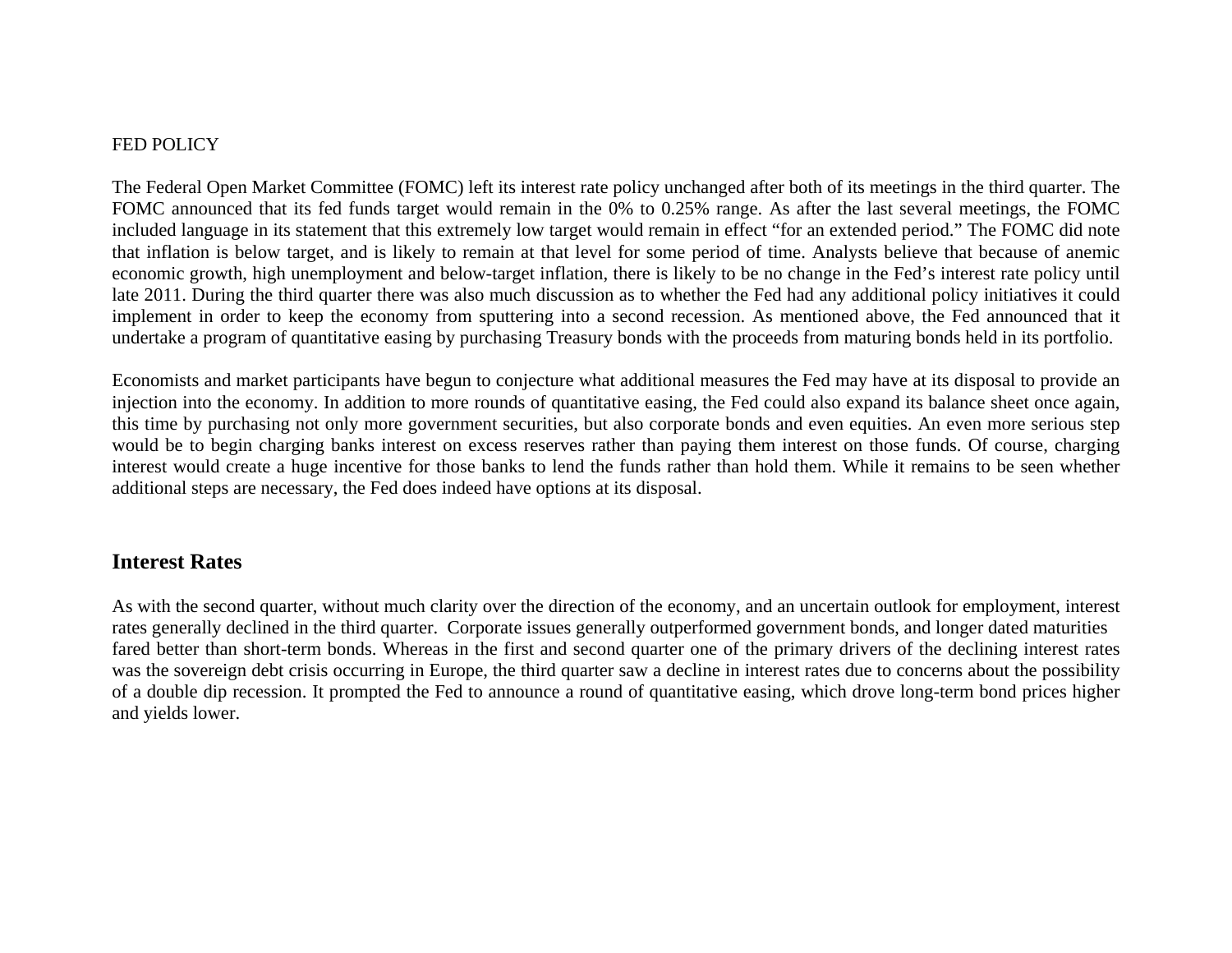The yield curve continued to flatten in the quarter on the announcement of the quantitative easing. The yield on the Barclays Capital (BarCap) 1-3 Year Treasury Index declined 20 basis points, from 0.63% on June  $30<sup>th</sup>$  to 0.43% on September  $30<sup>th</sup>$ . At the same time, the yield on the BarCap 7-10 Year Treasury Index declined by 46 basis points during the same period, from 2.77% to 2.31%. Longer term bonds also experienced a decline in yields with the Fed's program to buy long-dated government obligations. At the same time, it appears that the market is digesting the new issuance of government paper.



#### Unlike the second quarter, the credit segment of the fixed income market actually fared better than government securities, as the drop in yields was not precipitated by a flight to quality. The yield on the BarCap 1-3 Year Credit Index fell by a whopping 63 basis points during the quarter, from 2.08% to 1.45%. The intermediate section of the credit yield curve also witnessed a dramatic decline in yields, as the yield on the BarCap 7-10 Year Credit Index fell by 68 basis points, from 4.66% to 3.98% during the quarter. High yield securities also performed extremely well during the quarter, as the yield on the BarCap U.S. Corporate High Yield Index sank from 9.28% on June  $30^{th}$  to 8.18% on September  $30^{th}$ .